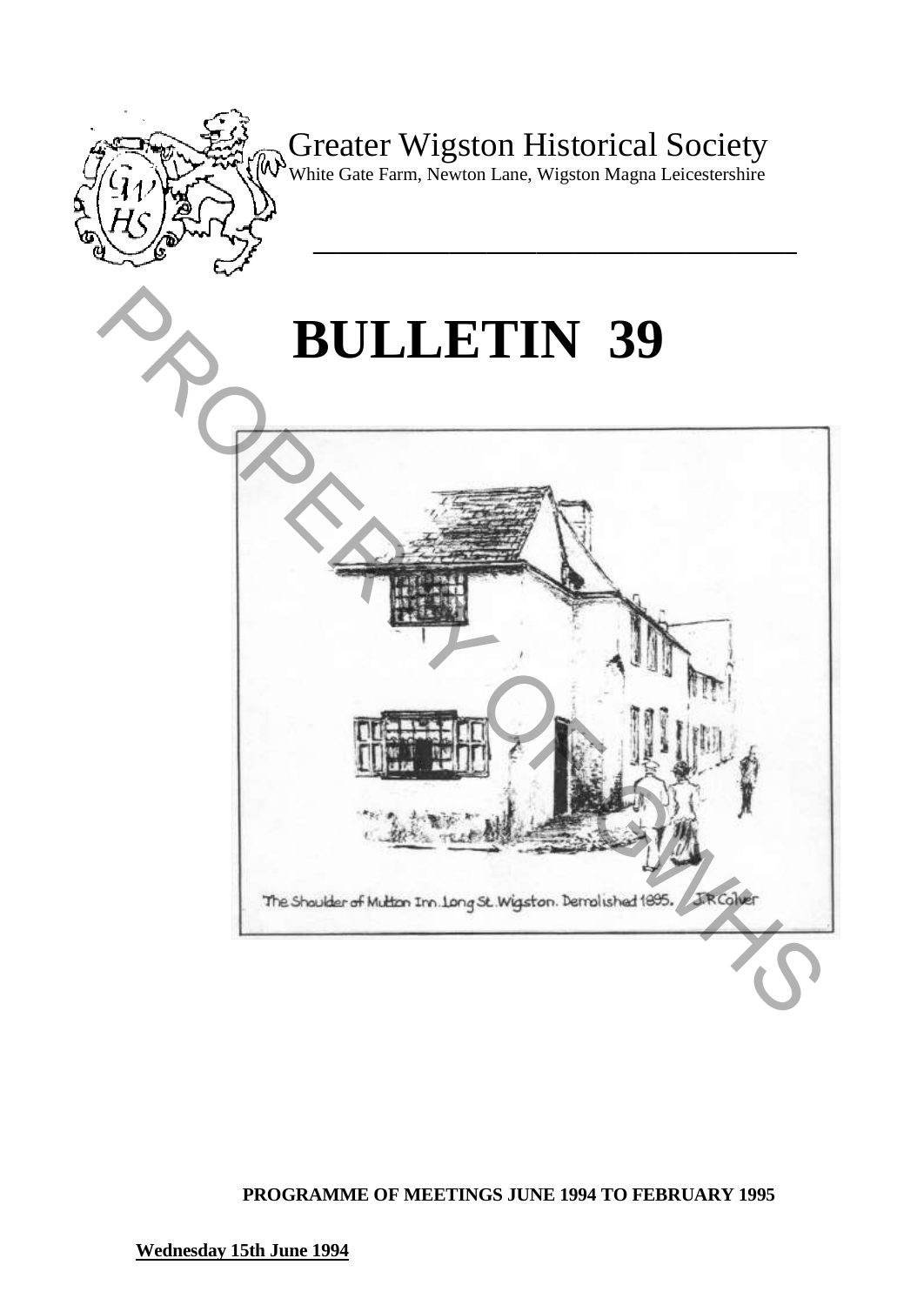Visit to Thrumpton Hall, Notts., home of the Fitzroy-Seymour family. Guided tour & refreshments. Coach from Wigston Liberal Club Car Park. Meet 6.30p.m.

# **Wednesday 17th August 1994**

Visit to Uppingham School. Guided tour & refreshments. Coach from Wigston Liberal Club Car Park. Meet 6.30p.m.

# **Wednesday 21st September 1994**

George Henton, Leicester Artist - Amanda Wadsley (Keeper of Fine Art, New Walk, Museum). 7.30p.m. Wigston Liberal Club.

# **Wednesday 19th October 1994**

A Wistow Evening- Bernard Elliott. 7.30p.m. Wigston Liberal Club

Wednesday 16th November 1994

#### **The History of Lighting - Dr. Jim Coaton (former Technical Director at**  Thorn Lighting). 7.30p.m. Wigston Liberal Club.

# **Wednesday 21st December 1994**

Christmas Party. 7.30.p.m. Wigston Liberal Club.

# **Wednesday 18th January 1995**

The Grantham Canal - Richard Harrison. 7.30p.m. Wigston Liberal Club.

# **Wednesday 15th February 1995**

A.G.M. followed by short talks from our own members. 7.30p.m. Wigston Liberal Club.

\*\*\*\*\*\*\*\*\*\*\*\*\*\*\*\*\*\*\*\*\*\*\*\*\*\*\*\*\*\*\*\*\*\*\*\*\*\*\*\*\*\*\*\*\*\*\*\*\*\*\*\*\*\*\*\*\*\*\*\*\*\*\*\*\*\*\*\*

The Bulletin is published three times a year on 1st February, June and October. Articles etc. (which are always welcome) should be submitted to either of the Joint Editors three clear weeks before. George Henton, Leicester Artist - Amanda Wadsley (Keeper of Fine Art,<br>
New Walk, Museum),<br>
7.5 (Man, Wiston Liberal Club,<br>
Wednesday 19th October 1994<br>
A Wistow Evening-Bernard Elliott, 7.30p.m. Wigston<br>
Liberal Club<br>
Wedn

Mrs. Chris Smart, 48 Evington Valley Road, Leicester. Mrs. Tricia Berry, 7 Wensleydale Road, Wigston.

#### \*\*\*\*\*\*\*\*\*\*\*\*\*\*\*\*\*\*\*\*\*\*\*\*\*\*\*\*\*\*\*\*\*\*\*\*\*\*\*\*\*\*\*\*\*\*\*\*\*\*\*\*\*\*\*\*\*\*\*\*\*\*\*\*\*\*\*\*\*

# **FEBRUARY MEETING**

The Society held its A.G.M. & members evening with about 55 people present. The evening commenced with:-

1) The Chairman, Edna Taylor, reading the minutes of the last A.G.M. which were agreed & signed as correct.

2) The Treasurer, Brian Bilson, explaining the year end accounts. He reported a balance in hand of £999. 74. In view of this it was decided to leave the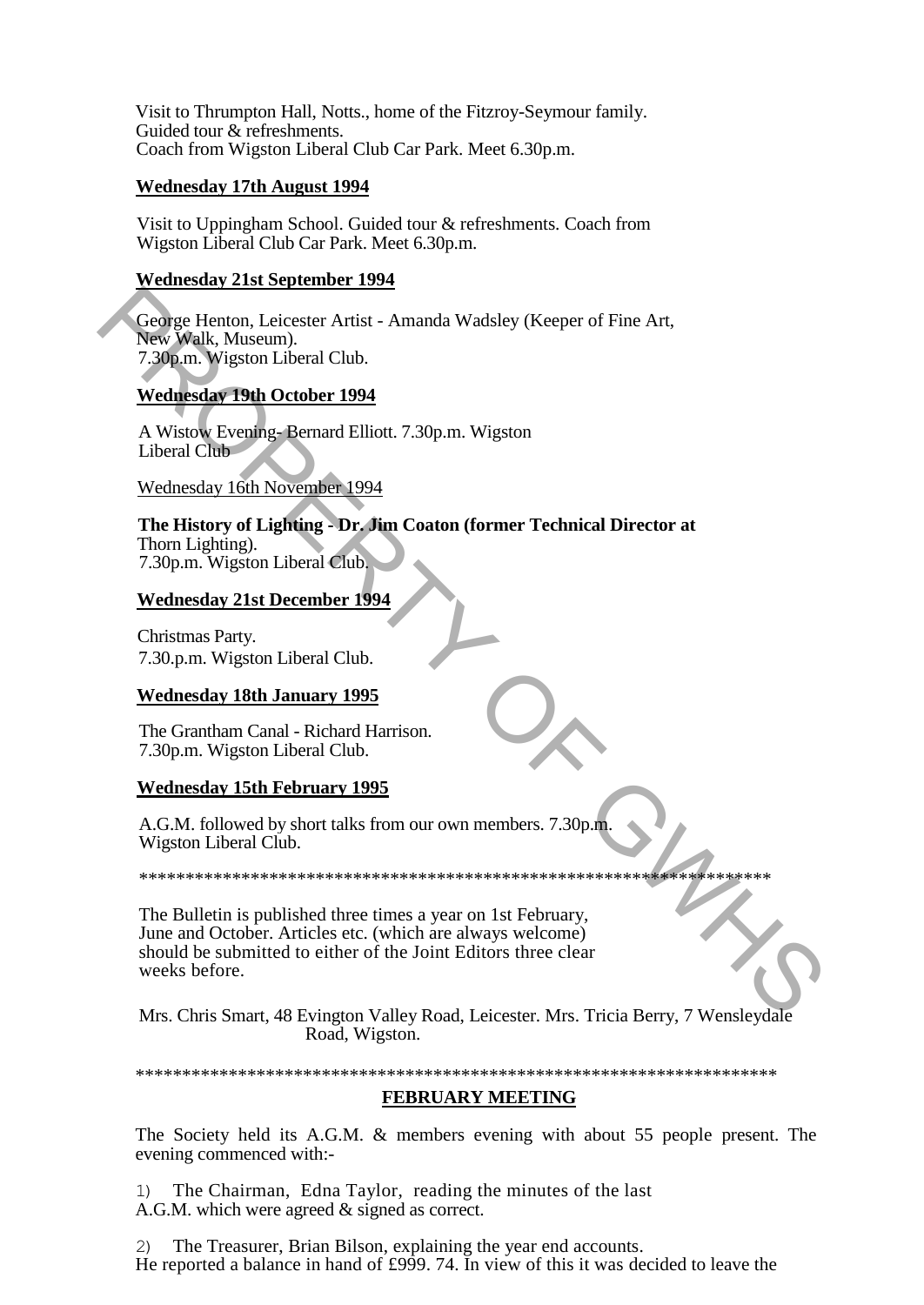subscriptions unchanged, these remain £5  $\&$  £3 concessionary. Brian raised the point that as a fair sum of money was now involved perhaps an Auditor should be appointed. Whilst the mood of the meeting was united in believing this quite unnecessary it was also thought to be good practice  $\&$  Colin Towell was appointed Auditor. Brian also raised the question of what should be done with the surplus funds. It was agreed to donate £50 each to the Framework Knitters Museum & the Wigston Folk Museum, the rest to be retained to help finance several books which are in course of preparation. It was pointed out that the Leics. Arch. & Hist. Soc., will at their discretion make donations towards the cost of publishing local history work.

The Chairman opening her report by putting on record the Society's congratulations to the President, Duncan Lucas, for his appointment as Chairman of Leics. County Council & the near completion of a highly successful year in office. Also the publication last May of his book 'One Mans Wigston'. She reported a very successful year for the Society with a rising membership. Meetings were well attended  $\&$  speakers enthusiastically received. The summer trips were enjoyable  $\&$ provided a small surplus for the funds. The Christmas Party was very good except that the room was too cold. A new book 'Up Wiggy' by Doreen Boulter had been published. The Bulletins continued to be produced 3 times a year with Jim Colver providing the covers. She suggested that the Who's Who series should be published as a book when a sufficient number of articles have been prepared. The Chairman opening her report by putting on record the Society's comparaturants of the President, Duncan Lucas, for his appointment as Chairman of Leist-County Council & the near completion of a highly successil year in

4) The Membership Secretary, Stella Tweed, reporting that 12 new members had joined during the year (mostly married couples). This made the total 85 compared with 75 last year. The average attendance at meetings had increased by 10 explaining why we are rather crowded at times.

5) The present officers & committee being re-elected unopposed.

John Warden wished to record the thanks of members for the work put in by the committee throughout the year. This was gratefully acknowledged.

Members were reminded that renewal subscriptions were now due & should be paid tonight if possible.

The second part of the evening was the usual members spot with the theme this year being family history research.

Bob Wignall described his own experiences when looking into the Wignall family. He showed how easy it is to make assumptions which subsequent research proves to be incorrect. Double checks by seeking another source should always be the rule.

Bernard Elliott told us about some of the more unusual names he has come across when examining the Wigston Census Returns. Some of these names seem to be very local to this area such as Cawthorn & Boothaway. What about Boatfish, Bernard?

Tricia Berry told some of her discoveries about the Broughtons, her surname before marriage. How they arrived in Wigston in C1831 from Narborough via Oadby, their connections with cricket  $\&$  the hosiery industry. She then outlined the life of her great grandfather, J.D. Broughton, his rise from framework knitter to company director, his involvement with various Wigston organisations & his long association with Moat Street Methodist Chapel once he had "Seen the Light".

Mike Forryan gave an update on his research into the Forryan family. This one name study grows all the time  $\&$  he now has some 300 individuals worldwide to investigate  $\&$ link together. It is fortunate that he works with a computer! He has produced a fascinating A4 booklet entitled 'The Forryan's of Wigston, 1808 to 1900' copies of which he is happy to give to anyone interested.

The meeting closed about 9.45p.m.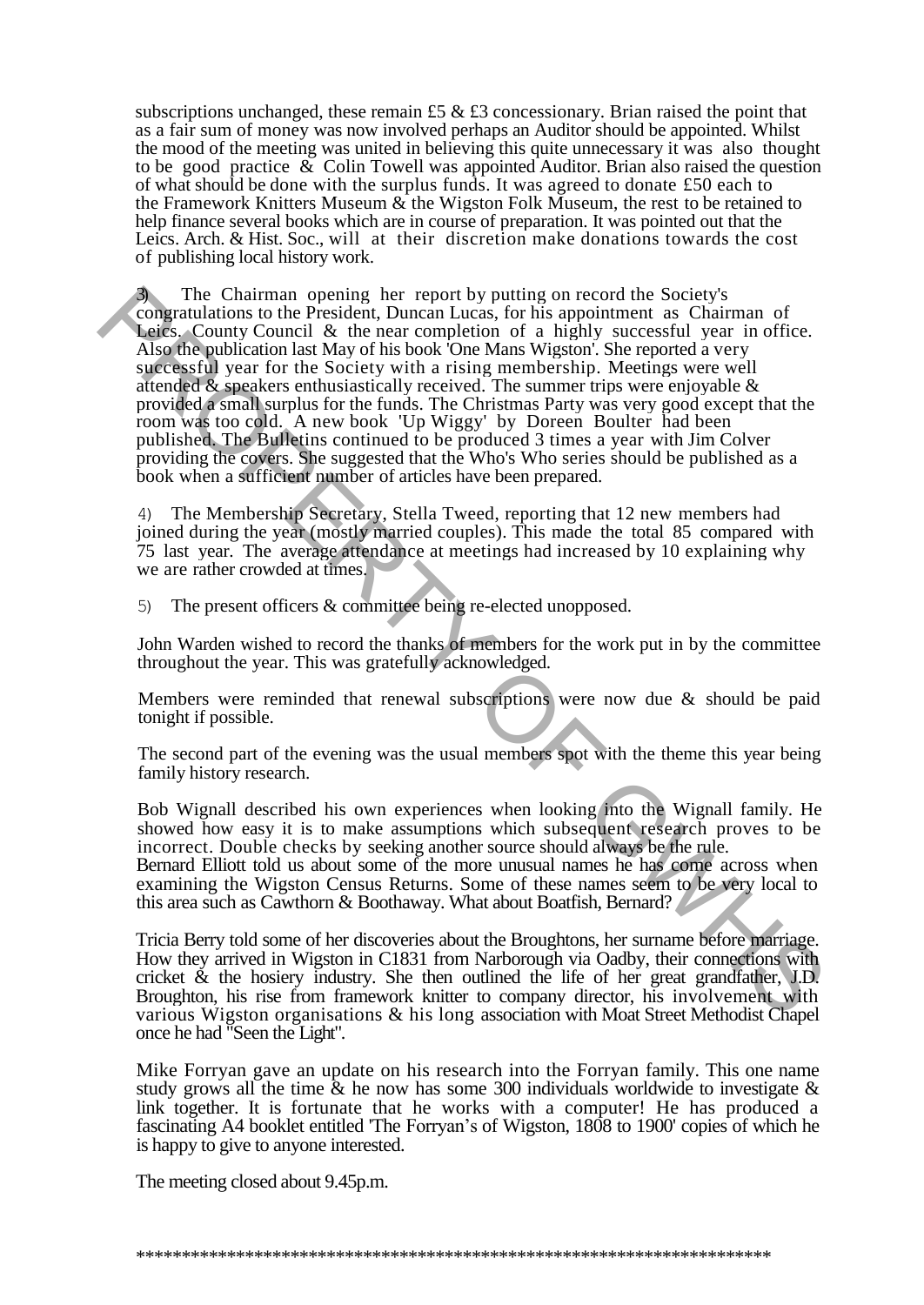### **MARCH MEETING**

About 45 members gathered at the New Walk Museum to be greeted with a cup of coffee and welcomed by the Keeper of Fine Art, Amanda Wadsley. She explained that our tour was to be divided into 4 sections comprising, Future Plans, Conservation, Storage & Contents, each led by a different member of staff. We separated into 4 groups & set off in different directions, meeting up later to exchange guides.

Future Plans - The Museum is currently undergoing extensive interior re-furbishment & the opportunity is being taken to arrange displays in a very different, more modern way, making them easier to understand and more enjoyable. The upstairs picture gallery previously arranged by era & style will in future have one third devoted to technique with explanations of how the exhibits were produced. Another third to ideas i.e. colour, light, movement & pattern & the remaining third will be for temporary displays and with an activity facility where visitors can experiment for themselves. The Egyptology section is also to be re-arranged as is Natural . History where hands-on tables are to be provided and certain exhibits meant to be touched. The re-opening is scheduled for 25th June & we were invited to visit afterwards & see what has been achieved. Leicester is one of the first museums in the Country to try this new approach. **Fraction** the acts in the interaction and more empeable. The upstains picture gallery than the product and the prediction of how the collisting that we produced. Another third to identic a deposite and movement & pattern

Conservation - We saw the department which undertakes conservation of easel paintings. There were various pictures in course of cleaning & repair. The area is equipped with ultra violet examination facilities, a spray booth, surgeons' microscopes & a bonding table etc. Work is carried out not only for Leics. but all the East Midlands. The oldest picture worked on by our guide was 'St. John the Baptist entering the Wilderness' by Lorenzo Monaco C1370-C1425.

Storage - Down in the basement under heavy security & with humidifiers maintaining a constant environment we saw racks of art in store. Some was the Museum's own works not currently needed for display & some belonged to others and was awaiting restoration. There were also many drawings (some by John Flower) & prints carefully stored in racks in special protective boxes.

Contents - The Museum's Victorian Gallery is based on a collection started by the Literary & Philosophical Society which they donated when they founded the Museum in 1851. Among the wonderful works on display is a typical John Ferneley Hunt Scene  $\&$  2 pictures depicting scenes from Shakespeare which were originally commissioned by Isambard Kingdom Brunei. Later additions embrace the 16th Century to the present day. They are mostly British but there are some from the Danish School  $\&$  an important modern German collection founded on art brought out by Alfred Hess & family when they escaped from the Nazis & came to settle in Leicester.

After a quick hello to The Director of Museums, Mr. Tim Schadla-Hall, who was present for part of the time but not involved in our visit, our Chairman, Edna Taylor, warmly thanked all the staff for a very interesting evening. We departed about 9.30p.m. with plans to return when the workmen have finished.

# **April meeting**

\*\*\*\*\*\*\*\*\*\*\*\*\*\*\*\*\*\*\*\*\*\*\*\*\*\*\*\*\*\*\*\*\*\*\*\*\*\*\*\*\*\*\*\*\*\*\*\*\*\*\*\*\*\*\*\*\*\*\*\*\*\*\*\*\*\*\*\*\*

On Wednesday the 20th of April, Mr. Jim Pickering of Hinckley, an enthusiastic amateur since the 1930s, spoke to the Society about Aerial Photography. His interest started in the days when amateurs employed professional archaeologists, quite different from today where many excavations rely heavily on the efforts of volunteers.

Mr. Pickering flies regularly with a leading aerial archaeologist. Aerial archaeology is used to identify sites for further investigation and to provide a permanent record of any marks observed from the air.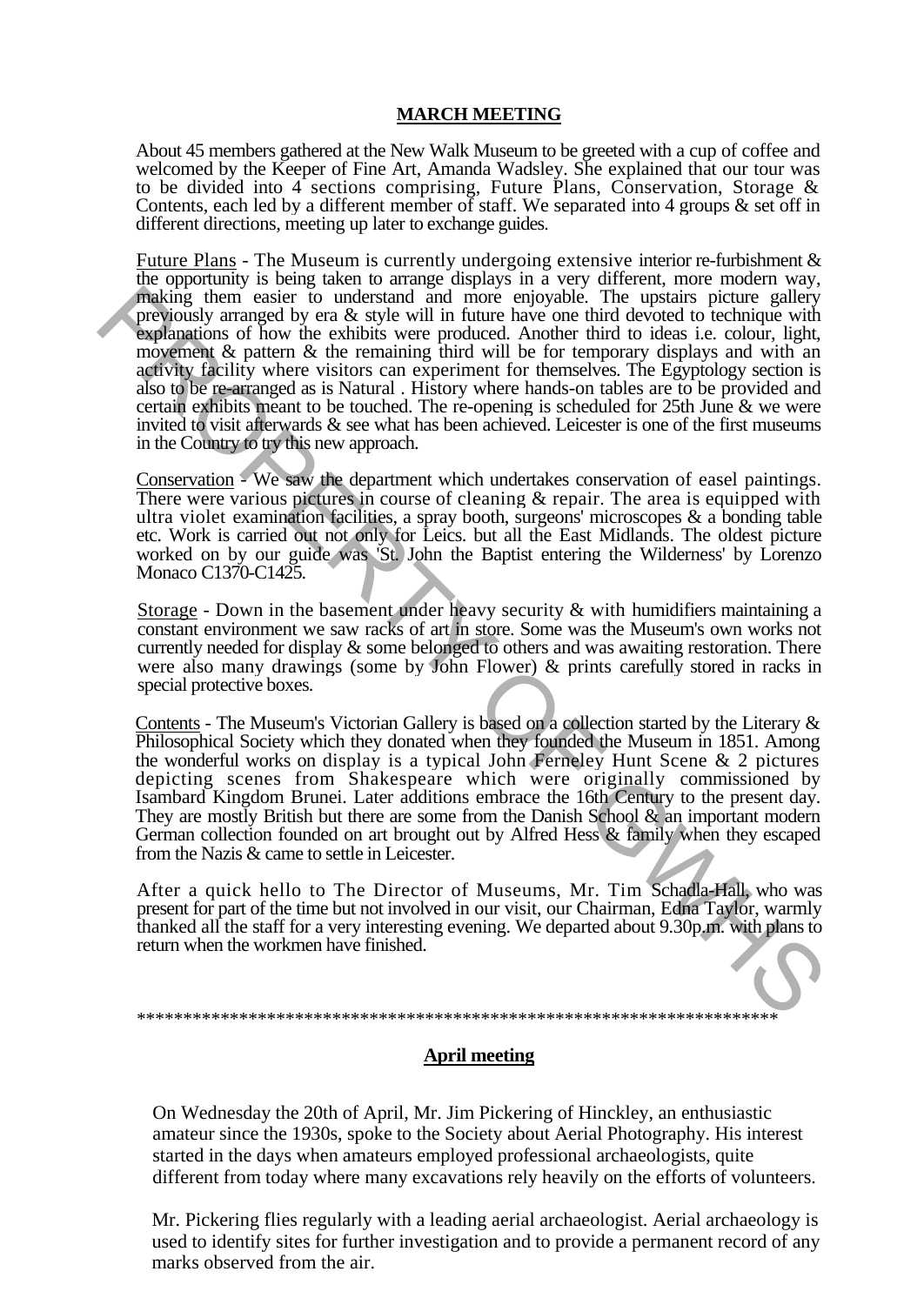Aerial archaeology relies on the identification of crop-marks. Where the soil has been disturbed in the past, the amount of moisture retained within the soil is consequently altered and as a result cereal crops grown there afterwards mature at slightly different rates. If these fields are photographed from the air the differences show up as cropmarks. From their shapes the aerial archaeologist is able to identify and date the structures that once stood there.

Mr. Pickering used an interesting collection of slides to illustrate his talk. Firstly he showed us slides of various sites in the U.K. and the range of crop-marks to be seen. The rest of the slides showed European archaeological sites, in particular, those found in Germany.

To take the slides Mr. Pickering uses a standard camera, film and commercial processors. Copies of his slides are deposited in a central repository.

Approximately 64 members and friends met for this meeting which closed at around 9.45 p.m. Thanks were extended to Mr. Pickering for a most enjoyable and informative evening.

# \*\*\*\*\*\*\*\*\*\*\*\*\*\*\*\*\*\*\*\*\*\*\*\*\*\*\*\*\*\*\*\*\*\*\*\*\*\*\*\*\*\*\*\*\*\*\*\*\*\*\*\*\*\*\*\*\*\*\*\*\*\*\*\*\*\*\*\*

# **May meeting**

On Wednesday the 18th of May, Mr. Robert Gregory of Market Harborough spoke to the Society on the theme of "Upstairs, downstairs - a social history". He talked about his life as a gardener in service to some of the great houses of England, particularly during the inter-war period.

His father and grandfather were both head gardeners to houses in the North of England. Mr. Gregory was born in Barnard Castle and has been a gardener all his life (he is now 82 years old).

However, he started his working life in the office of a steel works because his father had insisted that there was no money in gardening. After three years in the office and after the General Strike of 1926 there was a slump in industry and many steel works were closed down. The rest of the slides Mr. Pickering uses a standard carter and triangly or copy-manas to use scale.<br>
The rest of the slides Mr. Pickering uses a standard camera, film and commercial<br>
processors. Copies of his slides are d

Robert Gregory then went to be a journeyman gardener at Stoke Bruerne Park in Northamptonshire. This was a showpiece garden designed by Capability Brown and laid out in a grand style. Contrary to what he had been told, he found the job to be well paid. The single gardeners lived in bothy on the Estate and only had to cook for themselves at weekends and do their own washing.

Mr. Gregory went on to become a head gardener and to work at such places as Luton Hoo where they employed no less than 56 gardeners. At Luton Hoo, with its royal connections, they entertained in a lavish way. The gardeners were expected to provide cut flowers and flowering plants for year round indoor display.

Gardening in those days was quite different to today. The gardeners made all their own composts and used complicated techniques not heard of today. It was not unusual for a large estate to have glasshouses (containing peaches and vines), cold frames, lakes, ponds, kitchen gardens and pleasure grounds.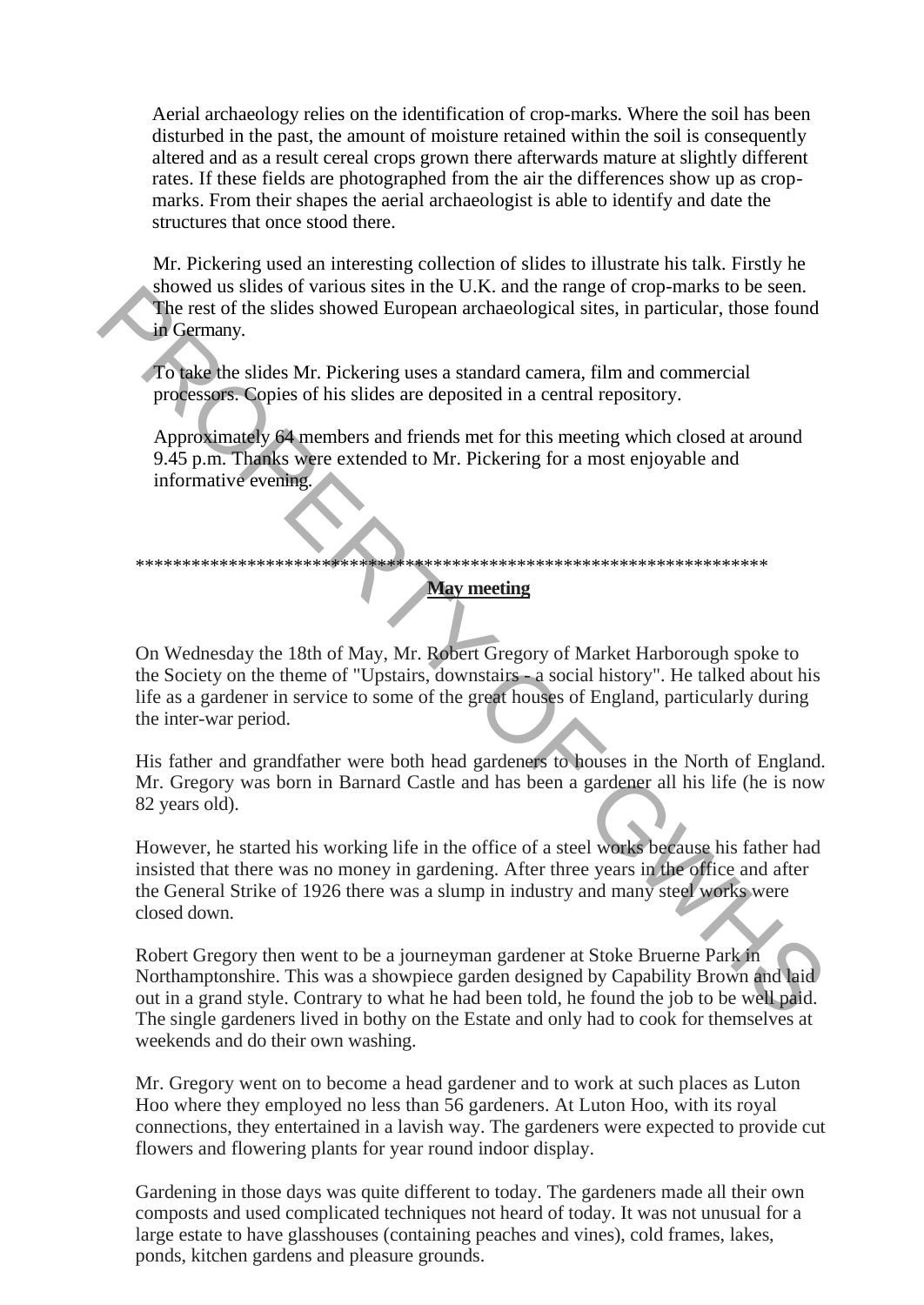Mr. Gregory continues to garden today. He has five allotments, still "double digs", helps other people with their gardens and speaks to groups such as ours.

Fifty three members met for this evening that closed about 8.45 p.m. Thanks were extended to Mr Gregory for a most interesting and enjoyable talk.

#### \*\*\*\*\*\*\*\*\*\*\*\*\*\*\*\*\*\*\*\*\*\*\*\*\*\*\*\*\*\*\*\*\*\*\*\*\*\*\*\*\*\*\*\*\*\*\*\*\*\*\*\*\*\*\*\*\*\*\*\*\*\*\*\*\*\*\*\*\*

My talk on the local hosiery company J.D. Broughton & Sons Ltd., in February brought back memories for Doreen Boulter (Wiggy Maggy) who worked there for a number of years. She penned some of her recollections in a letter to Edna Taylor which we thought very funny and deserving of a wider audience. With her permission the letter is reproduced on Page below. My talk on the local hossery company J.D. Broughton & Sons Ltd., in February brought back<br>
mannoins for Droren Boulder (Wiggy Maggy ) who worked there for a number of years.<br>
She penned some of ther recollections in a let

Doreen says the time would be the early 1950's. What a difference from the ruthless cut and thrust of business today.

Tricia Berry

.

Dear Edna,

Referring to the interesting talk on 3.D. Broughton 4 Sons at the A.G.M. I thought you might care for this anecdote.

Both Broughton's Hosiery Factories uere known simply as D.D.'s or A.H.'s by Wigstonians.

D.O.'s offices overlooked Bell Street; a rabbit warren of passages, stairs, landings, crooked floors, steps and nooks and crannies. They were once cottages, I was told.

My first morning in the office, I was confronted with an ancient typewriter placed on a wobbly kitchen table; a straight back chair, and the old switchboard with the handle at the side. There was no filing system, just piles of paper work stacked on the high wooden counter that was fixed around the wall of the inner office where Alcar Robinson reigned. Mr. E.H. Rauson occupied an office at the back of this office, down two well worn wooden steps.

Mr. Alfred and Mr. Edwin Broughton occupied separate offices, one off the main landing, and the other downstairs through the passage.

Answering the telephone, I announced the Firm in the right and proper manner only to have a muttered exclamation and the phone put down. Two minutes later I again answered the telephone. An incredulous voice said "UHO?" The following dialogue ensued:-

"J.D. Broughton & Sons" - can I help you?" said I briskly.

Voice: "Are you sure? you don't sound like 3.0. Brouqhton."

Me: "Indeed it is, how can I help you?"

Voice: "But you're a woman".

Me: "So I am".

Voice: "Well, I wanted to speak to Mr. Broughton".

Me: "Mr. Alfred or Mr. Edwin?"

Voice: " That's good, I like that, yes, he'll do."

Me: "I'll put you through to Mr. Alfred," said I, winding the handle vigorously, and wondering where I'd come.

One day, the old typewriter's carriage return mechanism packed up, but ingenuity and improvisation saved the day.

Alcar Robinson produced a piece of strong wide elastic (No, I don't know where from) fixed one end to the typewriter carriage and nailed the other end to the wall. I worked that typewriter with me laggy carriage for weeks on end, until a new / secondhand typewriter was procured.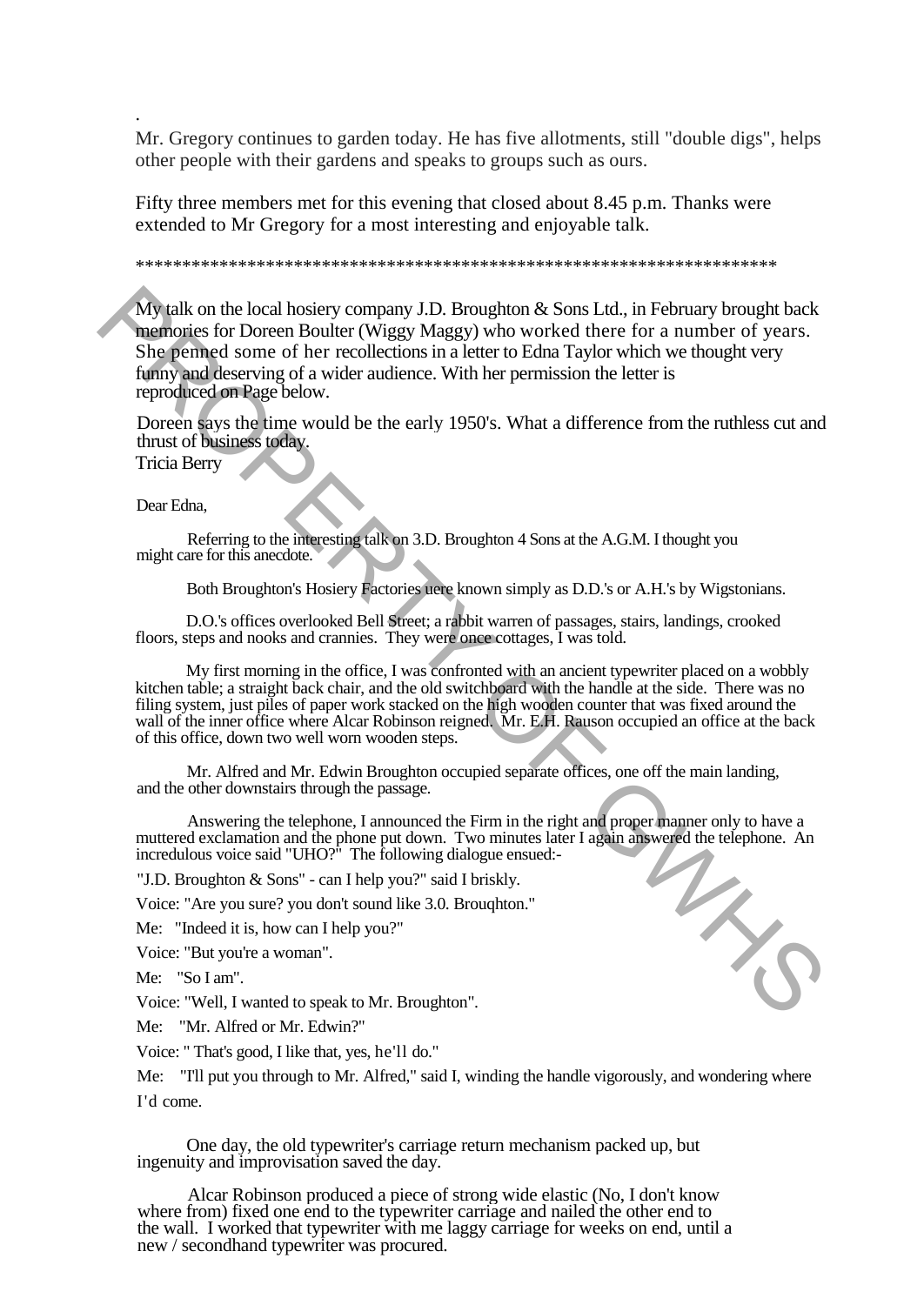Everything in those days was in short supply, in other words you couldn't get 'out, so we all had to do the best we could with what we had.

I have worked in many offices during the ensuing years, but J.D.'s will always remain a special memory for me. The people who worked there; the works outings; and the days when the Dray was Decorated for the Annual Infirmary Parade. There was much competition among the various factories. Oh! we did have some laughs.

\*\*\*\*\*\*\*\*\*\*\*\*\*\*\*\*\*\*\*\*\*\*\*\*\*\*\*\*\*\*\*\*\*\*\*\*\*\*\*\*\*\*\*\*\*\*\*\*\*\*\*\*\*\*\*\*\*\*\*\*\*\*\*\*\*\*\*

#### FRONT COVER ILLUSTRATION

Jim Colver's drawing for this issue of the bulletin features the Shoulder of Mutton Inn. This old building, demolished in 1895, was situated in Long Street, on the site of the 'Devil House<sup>1</sup> now the business premises of Lawson West  $\&$  Co., Solicitors.

The 1846 White's Directory lists a Joseph Cooper as living at that address and gives his occupation as innkeeper & maltster. In the 1863 version John Cooper (a son?) is the innkeeper. By 1877 John Cooper is again mentioned, but is described as a butcher, maltster & grazier. It seems this public house had a tradition of brewing its own beer.

#### **\*\*\*\*\*\*\*\*\*\*\*\*\*\*\*\*\*\*\*\*\*\*\*\*\*\*\*\*\*\*\*\*\*\*\*\*\*\*\*\*\*\*\*\*\*\*\*\*\*\*\*\*\*\*\*\*\*\*\*\*\*\*\*\*\*\*\*\*\*\*\***

#### **A BIT OF A CLANGER?**

Did anyone notice odd, discordant, sounds coming from the bell tower of All Saints' Church about 11.45a.m. on 7th May? No, it was not one of the regular bellringers having a brainstorm but a small group of visitors, myself included, accepting an invitation to try our hand at bellringing. It was not easy - even making some of the bells 'talk' involved more than merely pulling on the rope.

I had decided to take advantage of the open day, as had several other Society members whom I met there. It was lovely to wander round at will, admiring the pictures, embroidery, statues and memorials and the impressive architecture. Visitors were encouraged to explore and complete a quiz sheet. There was a clever 3D display called Images of Gargoyles by church member, John Royley, exhibited as part of the Oadby and Wigston Arts Fortnight. **FRONT COVER ILLUSTRATION**<br>
Imaging for this since of the bullchin features the Shoulder of Mutton Inn. This<br>
ind biffding, demolished in 1895, was stituated in Long Street, on the site of the Devil<br>
Horse how the busines

When Richard Carter arrived with the belfry key and invited anyone interested to take a look it was too good an opportunity to miss. The spiral staircase was steep and narrow and open so you could see to the ground below. "Hold on to the rail and don't look down" was his helpful advice.

We arrived in a small room where the bell ropes hung. One rope had an extension which passed through a hole in the floor so it could be operated from below. On the walls were various plaques commemorating special bellringing occasions and listing the ringers who took part. One wall was reserved for recording the peels to celebrate Royal occasions.

The pendulum of the clock protruded through the ceiling and was protected by a wooden box but the movement could just be seen through *a* gap at the top. A ladder led to a trapdoor in the ceiling. We were told James Freckingham made this hazardous journey about twice a week to wind the clock.

A very pleasant morning. I was there *1½* hours and I had only intended to pop in for a few minutes to note the details on a memorial for a future Who's Who article!

#### Tricia Berry

Richard Carter has asked me to mention that some of the bellringers are getting on in years and replacements are being sought. If anyone feels they would like to learn please contact him at 145, Station Road or Rev. Green at The Vicarage.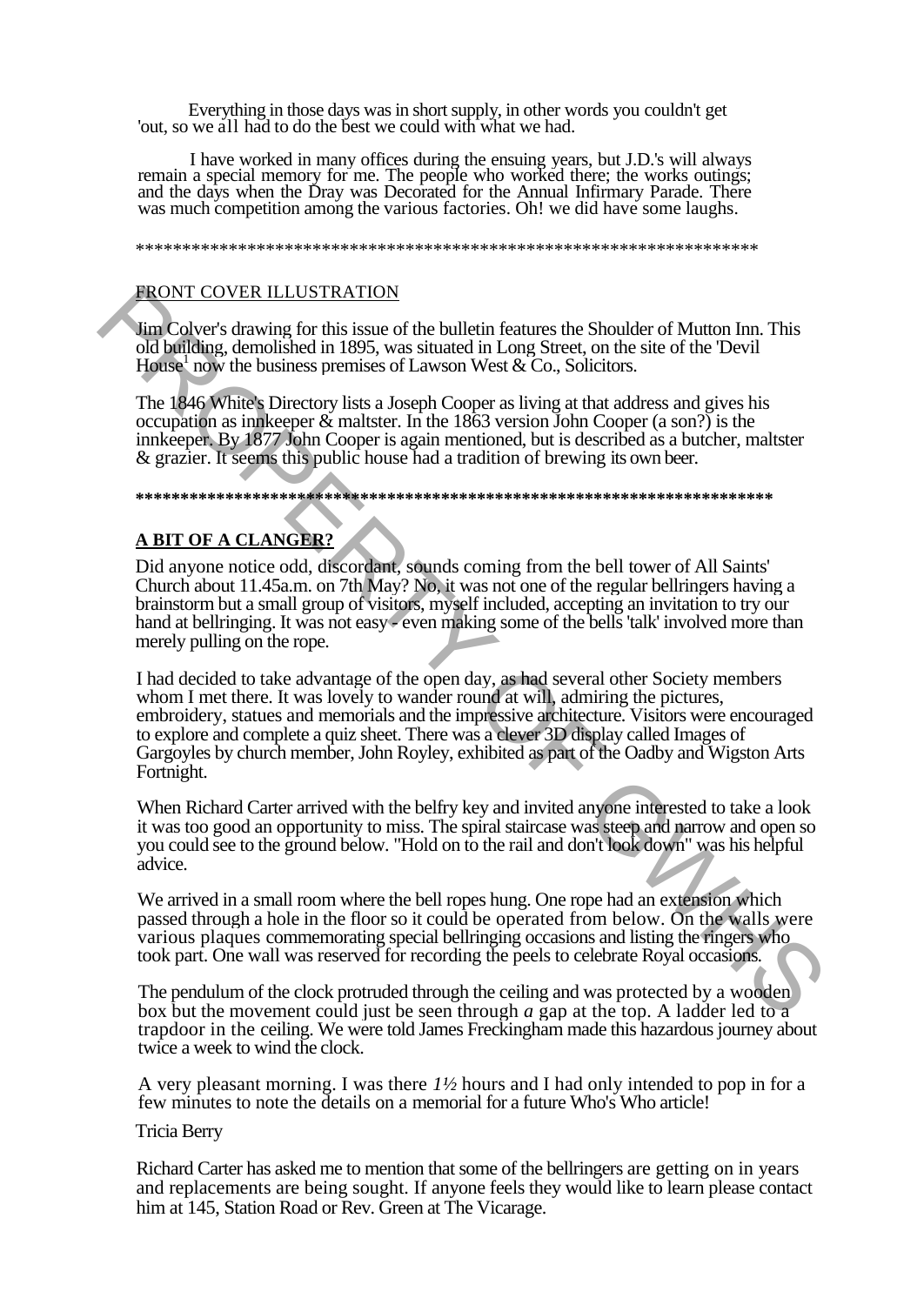#### WIGSTON WHO'S WHO NO: 8 REGINALD

#### ALFRED KING F.R.C.S., Q.B.E.

Reginald Alfred King was born on 22nd June 1901 in Cambridge. He was the son of Alfred King a chemist and his wife Lilla Eleanor nee Rangel. The couple already had a daughter, Lilla Merial, some 3 years older. Alfred King was a Leicester born man who had moved to Cambridgeshire to train for his profession. This involved working under instruction from a doctor which was the normal method at the time. It was while he was in this area that he met his wife. In about 1903 he took his new family back to his native county and took up employment in South Wigston. By 1908 he had moved to 50, Long Street, Wigston and opened his own chemists shop.

Reginald Alfred attended Alderman Newton's School in Leicester. At that time a scholar of average ability he had set his heart on following a career in medicine. The first step towards this goal was not easy and he had to re-sit his entrance examinations for medical school. Once he had gained a place at St. Mary's Hospital, Paddington, though, his true potential was apparent. He consistently achieved first or second place in the entire country in his examination results, alternating with a student called Porrit who went on to be a surgeon to the Royal Family. While at St. Mary's he gained M.R.C.S. England, L.R.C.P. London 1927, M.B.B.S. London 1929 & F.R.C.S. England 1931. **PRORE II** Contridensities to train for his probassion. This involved uncir<br>are from a doctor which was the normal method at the time. It was while he was in this area<br>
then the uncer his wife. In about 1903 he took his n

He met his Irish wife Mary O'Leary at St. Mary's Hospital where she was also training to be a doctor. The couple married on 14/1/1932 at St. James's Church, Spanish Place, London. They had one son Richard Alfred Patrick. Mary King had a distinguished medical career herself ending as Assistant Medical Officer of Health for Wembley.

Reginald Alfred became a top surgeon and consultant at St. Mary's Hospital and had consulting rooms in Harley Street. He was also surgeon at the Princess Louise Hospital for Children at Kensington and Croydon and at the King Edward Memorial Hospital, Baling. During World War II he joined the R.A.M.C. as a Lt. Colonel and was awarded the O.B.E. for his involvement in the North African Landing in 194?

He retired from surgery in 1966 and went to Canada with his wife where he practised at Fort Qu'Appelle, Saskatchewan with his sister's son, Dr. Alan Matthews, who had settled there. His sister had married Mr. Leonard Matthews, headmaster of Ashby Grammar School. As well as Alan the couple had a daughter, Merial Joyce.

The Kings returned to England in 1970 and retired to live in Kent. Reginald Alfred died on  $23/7/1975$  and is buried in Wigston Cemetery. His widow now lives quietly in Hampshire near their son.

Mrs. Dorothy Stella King nee Laundon, the well respected local school teacher who died in February was his step mother - being the second wife of his father Alfred King.

Tricia Berry

I would like to thank Mr. Patrick King of Hampshire (son) & Mrs. Joyce Dunn of Beverley, Yorks, (niece) for their help with this article. Other sources consulted: The Medical Directory 1971. Gravestone at Wigston Cemetery. The memories of the late Mr. E.A. Broughton.

\*\*\*\*\*\*\*\*\*\*\*\*\*\*\*\*\*\*\*\*\*\*\*\*\*\*\*\*\*\*\*\*\*\*\*\*\*\*\*\*\*\*\*\*\*\*\*\*\*\*\*\*\*\*\*\*\*\*\*\*\*\*\*\*\*\*\*\*\*

#### **OADBY IN 1891**

In 1891, the census of England and Wales was held on Sunday 5th April, when the two census enumerators of Oadby, Jonathan Goddard and George Edward Goddard, visited every house in their enumeration districts to pick up the schedules of all householders. Some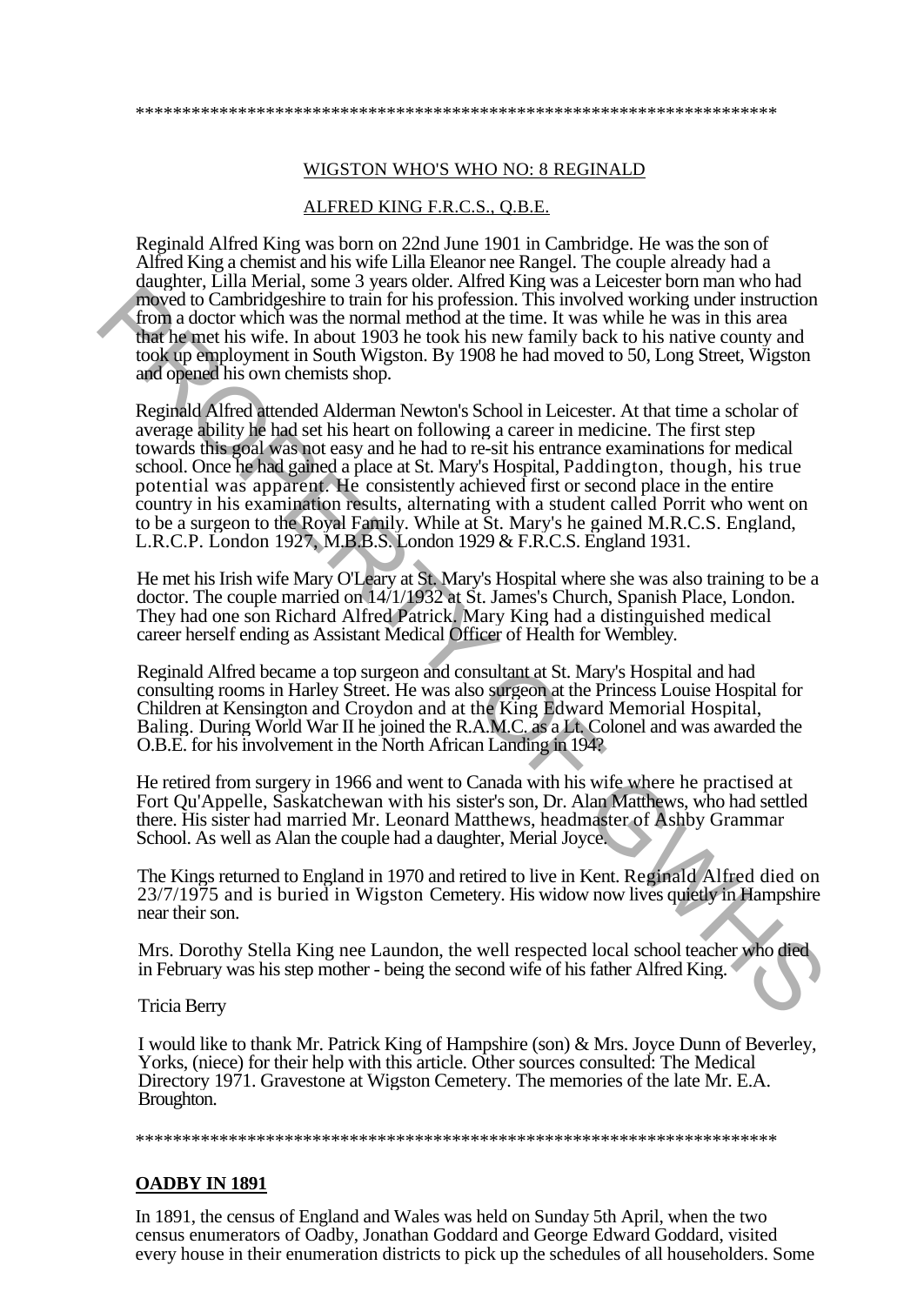time before the census was taken, the two enumerators presented every householder in his district with a schedule, which informed the householder how to enter the details required, which were his name and address, whether married or single, if married his wife's name, the names of the children, his occupation, names of other people in the house, their relationship to the head of the house and where everyone in the house was born and if anyone suffered from medical disabilities.

On the Monday after census Sunday, the two enumerators went round Oadby collecting these schedules. Then they copied the householders' schedules into their enumerators' books and a few days later they sent their books to the local registrar, Robert Barnes, and Barnes in turn sent them on to a P. A. Shires, the Superintendent Registrar. The latter then sent the enumerators' books to the Census Office in London, whose clerks then went through the books to correct any more errors and after that the books were closed to the public for one hundred years and so it was only on 1st January 1992 that they became once more available to the public.

The enumerators' returns give a detailed picture of Oadby in 1891. At that time 1865 people lived there, some 30% of its inhabitants being under thirty years of age. The average number of children was five and the largest family in Oadby numbered eleven children, which belonged to Samuel and Elizabeth Clark. The ten years between 1881 and 1891 saw a great growth in the boot and shoe trade in Oadby. In 1881, 139 inhabitants worked in the trade, but in 1891 that number had increased to 299, including three manufacturers, 34 clickers, 76 riveters and 36 shoemakers. At the same time the hosiery industry was somewhat on the decline. In 1881, 284 people earned their living in the hosiery industry, but by 1891 that number had dropped to 203. The agricultural depression was still affecting Oadby, for in 1881 some 86 people still worked on the land, but by 1891 that number had dropped to 58. But Oadby was increasing in size. In 1881 there were 359 houses in the village, but by 1891 that number had increased to 407, new houses being built in Oadby Street (Regent Street), Cross Street, Beaumont Street and Spencer Street. **Fra** sent then on to a  $P$ . A. Shires, the Superintendent Registrar. The latter then os the summerators' books to the Census Office in London, whose clerks then went<br>the public follooks to correct any more errors and aft

There were still to be found in Oadby in 1891 a number of craftsmen, such as wheelwrights, carpenters, house painters and blacksmiths. Between 1881 and 1891 the number of shopkeepers increased. In 1881 there were some 25 shopkeepers, but by 1891 that number had increased to 40. As for gardeners, their number increased slightly. A few men had turned to other occupations from gardening, others had turned to gardening from other occupations.

There was still only one school in Oadby in 1891 and that was the Board School in the middle of the village. Several half-timers attended the school and while a few started their school life at 3, most children left at 12, though a very few stayed on until they were 13.

In 1891 the vicar of Oadby was the Rev. Walter Kurd, but there were in Oadby at that time as many nonconformists as Anglicans. Possibly the strength of nonconformity in Oadby meant that there was no increase in the number of public houses between 1881 and 1891, only 6 being found in either date.

In 1881, men over the age of 21 gained the vote and in 1885 a Redistribution Act was passed which placed the electors of Oadby in the Market Harborough constituency, as they still are one hundred years later.

Bernard Elliott

\*\*\*\*\*\*\*\*\*\*\*\*\*\*\*\*\*\*\*\*\*\*\*\*\*\*\*\*\*\*\*\*\*\*\*\*\*\*\*\*\*\*\*\*\*\*\*\*\*\*\*\*\*\*\*\*\*\*\*\*\*\*\*\*\*\*\*\*\*\*\*\*\*

# **The Properties of the Shires of England.**

The properte of every shire

I shall you tell, and ye will hear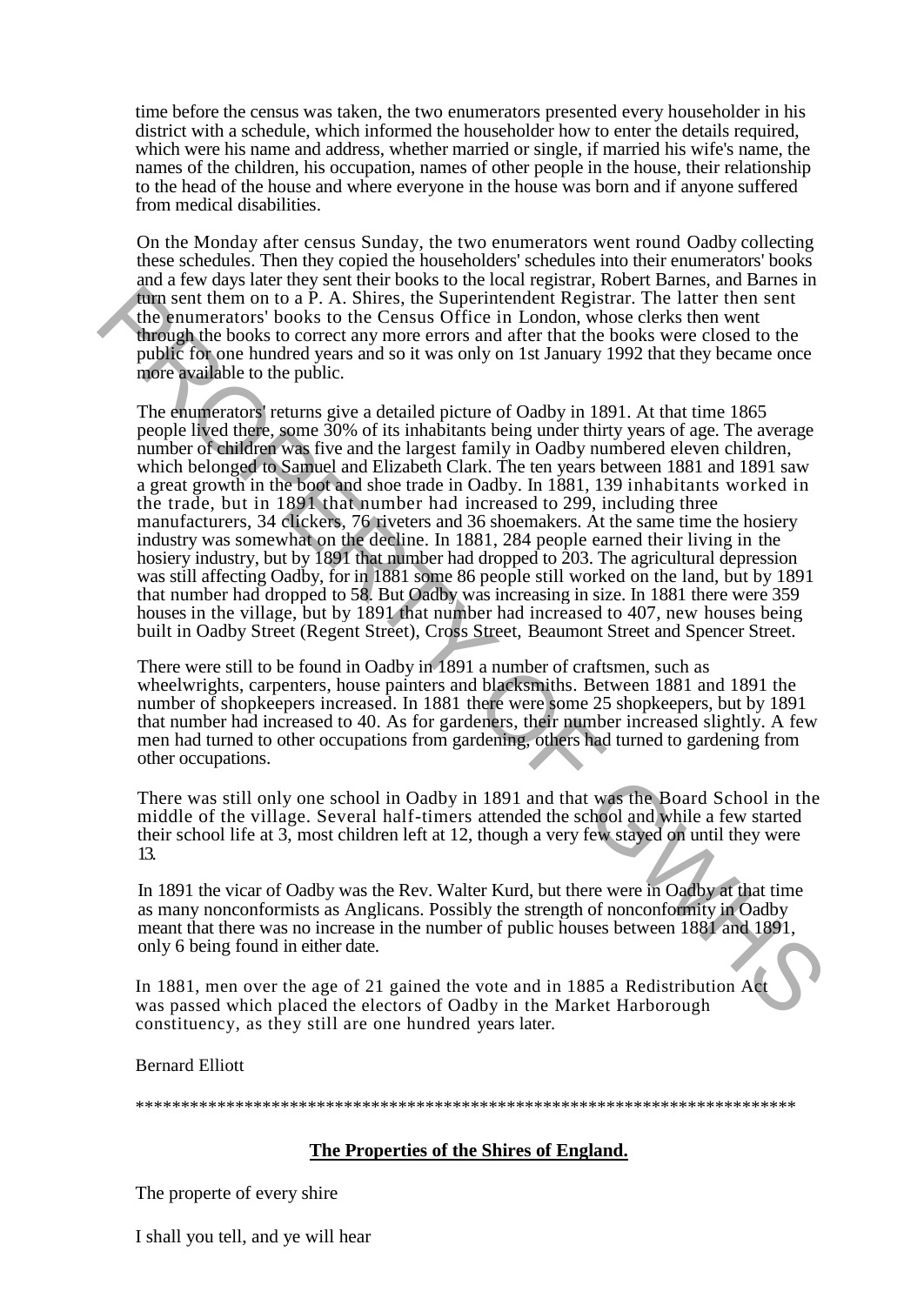Herefordshire shield and spear Worsetshire wring pear Gloucestershire shoe and nail Brisowe ship and sail Oxenfordshire gird the mare Warwykshire bind bere London restore Sowtherey graet bragere Esex full of good hoswifes Middlesex full of strives Kentshire hot as fire Sowseke full of dirt and mire Hertfordshire full of wood Huntingdonshire corn full good Bedfordshire nought to lack Bokinghanshire is his make Northhamptonshire full of love beneath the girdle and not above Lancastreshire fair archere Chestreshire thwakkere Northumbreland hasty and hot Westmorland tot for sote Yorkshire full of knights Lincolnshire men full of mightes Cambridgeshire full of pikes Holand full of great dykes Norfolk full of wiles ON THE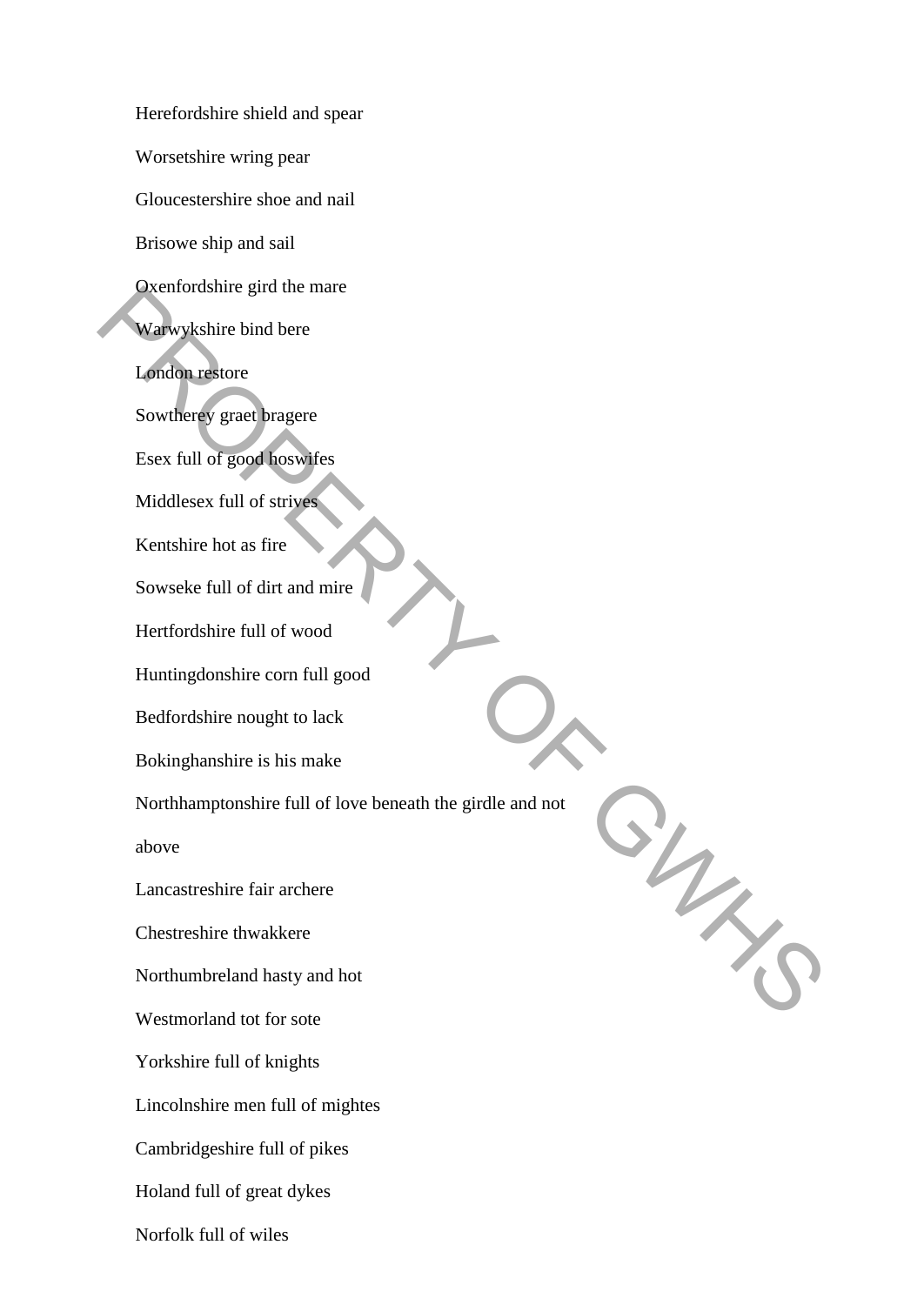Southfolk full of stiles I am of Shropshire my shins be sharpe Lay wood to the fire and dress me my harp Notinghamshire full of hogs Derbyshire full of dogs Leicetershire full of beans Staffordshire full of queans Wiltshire fair and plain Barkshire fill the wain Hampshire dry and wete Somersetshire good for wheat Devenshire mighty and strong Dorseteshire will have no wrong Pinnockshire is not to praise A man may go it in two days Cornewaile full of tin Walis full of goote and kene That Lord that for us all did die Save all these shires Amen say I Anon date unknown.  $\frac{2}{\gamma}$ 

Thanks to Shirley Hensman for sending in the above very ancient poem.

\*\*\*\*\*\*\*\*\*\*\*\*\*\*\*\*\*\*\*\*\*\*\*\*\*\*\*\*\*\*\*\*\*\*\*\*\*\*\*\*\*\*\*\*\*\*\*\*\*\*\*\*\*\*\*\*\*\*\*\*\*\*\*\*\*\*\*\*\*\*\*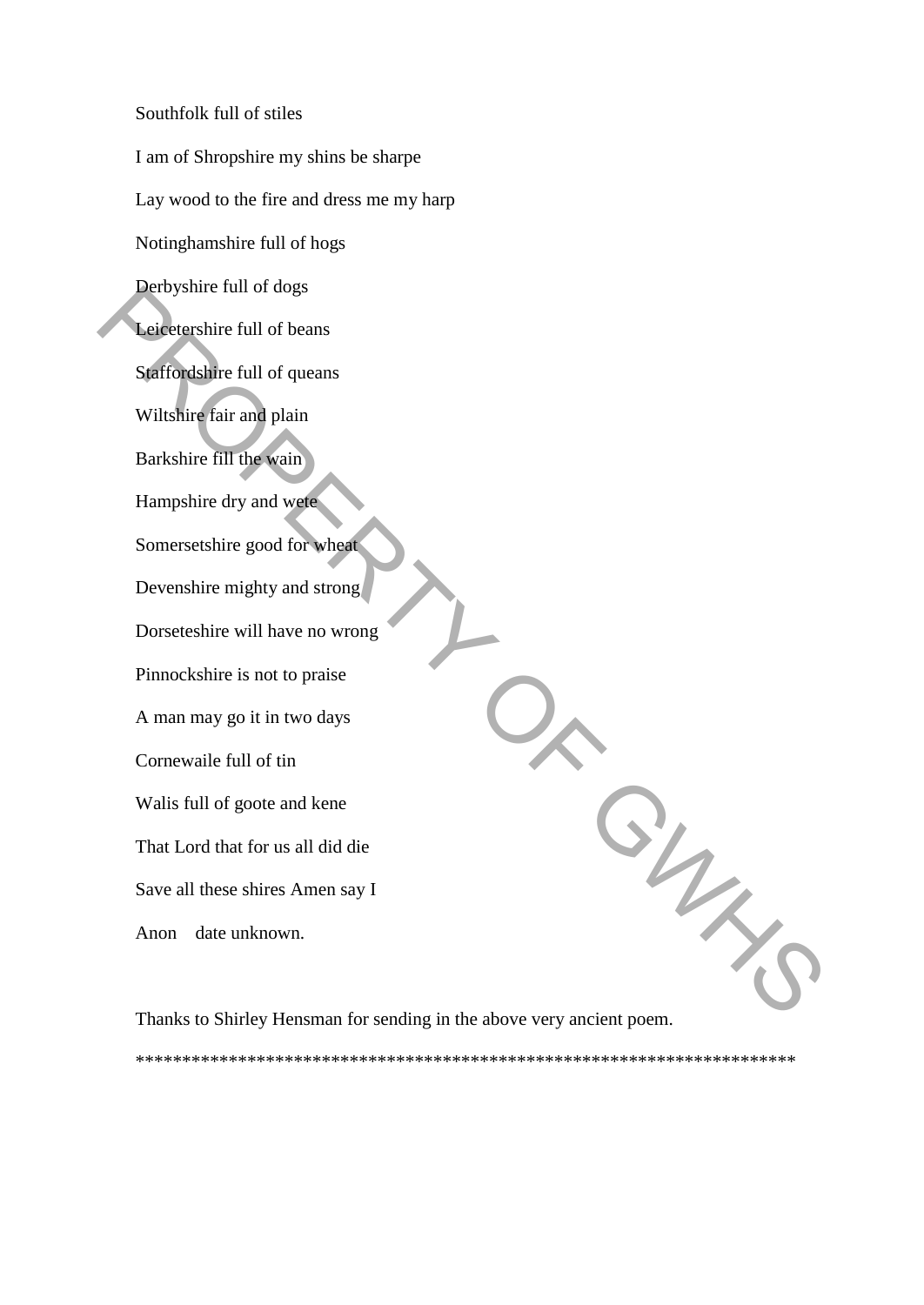# **Isaac Barradale - a Leicester architect**

Isaac Barradale was born in 1845 and his work spans the period 1874-1891. His building designs are typical of the "Domestic Revival" style. In the 1880s he was the first architect to design houses in this style locally. It is a style which many were to follow and is much seen in the affluent suburbs of south east Leicester.

He was articled to the local architect William Flint (1810-1862), and commenced practice in 1870. His name is first mentioned as an architect in the Leicester directory of 1870, where he is described as an architect and surveyor in practice in Stanley House Chambers, Gallowtree Gate. In the 1871 census he is found living in Braunstone, at that time a pleasant and undeveloped village; a desirable place to live. He is a lodger with Mary Bloxham a widow aged 64. In the household was another lodger and a female domestic servant. He was aged 26 and had been born in Leicester. A directory of 1870 is more specific and gives his address as Braunstone Terrace.

By 1875 he is still in practice in Gallowtree Gate but has moved his residence to 25, Lower Castle View, The Newarke. He was still resident at Castle View four years later, when he is elected to the Fellowship of the Royal Institute of British Architects on the 9th of June 1879. His Fellowship was proposed by Joseph Goddard, William Millican and F.W. Ordish. Sometime between 1876 and 1880 he designed no.5 Greyfriars which was known as St. George's Chambers and was to become his own office. For many this is his best building. Boldly Domestic with two big rough cast gables and long roofed oriels on the upper floors, it was unique in the city at that date. It is not clear if he designed the building and then had it built for his own occupation or if he moved there at a later date. In White's directory of 1877 he is still in practice in Gallowtree Gate and living in the Newarke but by 1881 he is described as an architect, of St. George,s Chambers, Greyfriars. in so the since in star meaning the since that the case of motion and the since the since the since the since the since of the since of the since the since of the since of the since of the since of the since of the since

Most of his notable designs are still standing and can be seen. On the corner of Stanley Road and London Road are two big houses with bold roof lines, built in 1878. At the top of Stoneygate Road and built in 1879 is De Montfort Court, nos.2-8, designed by Barradale in a predominantly Queen Anne style with moulded string courses and a big roof with a cast iron parapet, coved cornices and a central half-timbered bay. Other houses in the area were nos. 43-53 Stoneygate Road and nos. 10-20 Alexandra Road built in 1887. No.29 Stoneygate Road was built in 1881 and is distinguished by big timbered gables and a slightly Flemish look.

The building that is now Fenwicks was designed by Barradale and built in 1880 and extended in 1884 its upper stories are typical of his style.

He continued to practice from St.George's Chambers for the remainder of his career. He was not, however, the sole occupant, in 1888 Isaac Barradale, Fellow of the Royal Institute of British Architects shared the building with Augustus Cufande Palmer & Co., chartered accountants; J.H. Straw & Co., stock brokers; Geo. S. Callow, draughtsman; Joseph Murphy, civil and electrical engineer and the Society of Artists with Charles J. Adams as its secretary.

His buildings were not confined to the City of Leicester. In 1881 Hambleton Hall in Rutland was built to Barradale's design. In the Domestic Revival style with gables, half timbering and tile hanging it is a typical Barradale building. At the time it was the seat of Walter Gore Marshall Esq.. It was set in grounds of 7 acres and made of stone with stables in the same style (now I believe a restaurant).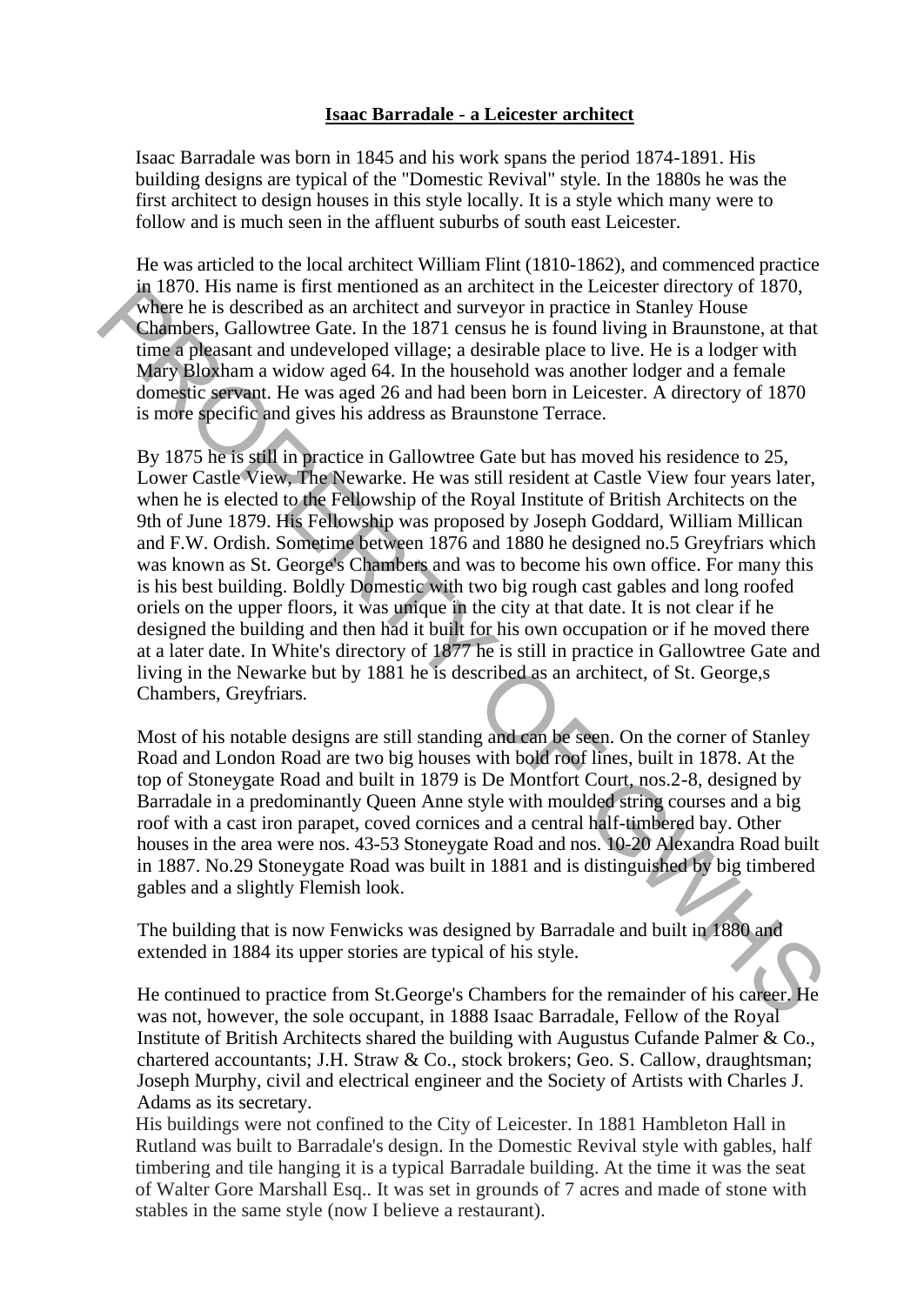Around this time the roads to the east and west of London Road in the Stoneygate area were developing rapidly; houses on a grand scale were being built to accommodate Leicester's wealthy industrialists now moving from the centre of the town. In Knighton Park Road just south of the park, one such house was the Hawthorns of 1882.

Ernest Gimson, an architect of more than local importance, was first articled to Isaac Barradale in the 1880s. Gimson was the son of a wealthy Leicester engineer, he and his partner Ernest Barnsley were the leading exponents of the Arts and Crafts style. Gimson specialized in furniture design, but his red brick Inglewood of 1891-2 and the White House of 1895-7 (both in the Clarendon Park area) are probably two of the best known.

The Cottage Homes at Countesthorpe were built in 1884 by Isaac Barradale for the Leicester Board of Guardians to house pauper children. They line the Drive, a crescent, which now separates Countesthorpe College and Leysland High School. They are one of the earliest and most complete examples in the county of the Cottage Homes experiment in child welfare. The ten houses are designed in the Domestic Revival style each one slightly different to its neighbour. The school building was in the centre and the infirmary and boiler house were at the west end. The buildings were designed to hold about 200 children and various associated staff. In 1887/8 he designed the former Free Library in Station Road Hinckley and its extension in 1903. Specialized in turnular easily, but mis Fen over methods of 1691-2 and the while<br>Howe of 1895-7 (both in the Clarendon Park area) are probably two of the best known.<br>The Coltage Homes at Counteshorpe were built in 1884 by

In Kelly's directory of 1888 he is resident in Stoneygate Road and still practising from St. George's Chambers. No.29 Stoneygate Road, 1891 (built when Isaac Barradale would have been 45 years old) appears to have been his last building. He died in March 1892 and was succeeded in practice by Amos Hall.

Chris Smart

1. Architectural details have been taken from:-

Pevsner, Nikolaus Leicestershire and Rutland. 2nd ed. revised by Elizabeth Williamson. (Buildings of England series).

2. Census details from records held at the Leicestershire Records Office.

3. Other information gathered from various directories held in the English Local History collection of the University of Leicester.

Compiler's note - this research is incomplete, I hope to be able to do further research on Isaac Rarradale's later years and therefore complete this study.

#### \*\*\*\*\*\*\*\*\*\*\*\*\*\*\*\*\*\*\*\*\*\*\*\*\*\*\*\*\*\*\*\*\*\*\*\*\*\*\*\*\*\*\*\*\*\*\*\*\*\*\*\*\*\*\*\*\*\*\*\*\*\*\*\*\*\*\*\*\*\*\*

#### **TOMBSTONE TERRITORY**

A tombstone is intended primarily to convey information of a factual variety, such as name, age, date of death and suchlike. But strolling through churchyards while on holiday we often see right at the bottom of old tombstones a few verses, not usually very great poetry, but often amusing or touching. The eighteenth century was the hey-day of these rustic

verses. Most people have a particular favourite they like to repeat. Here in the churchyard of All Saints we have several tombstones with verses dating from this time.

No Wigston tombstone however has the reputation of the one in the churchyard of Winchester Cathedral to Thomas Thatcher, a twenty-six year old Grenadier who died of a violent fever contracted by drinking small beer when hot.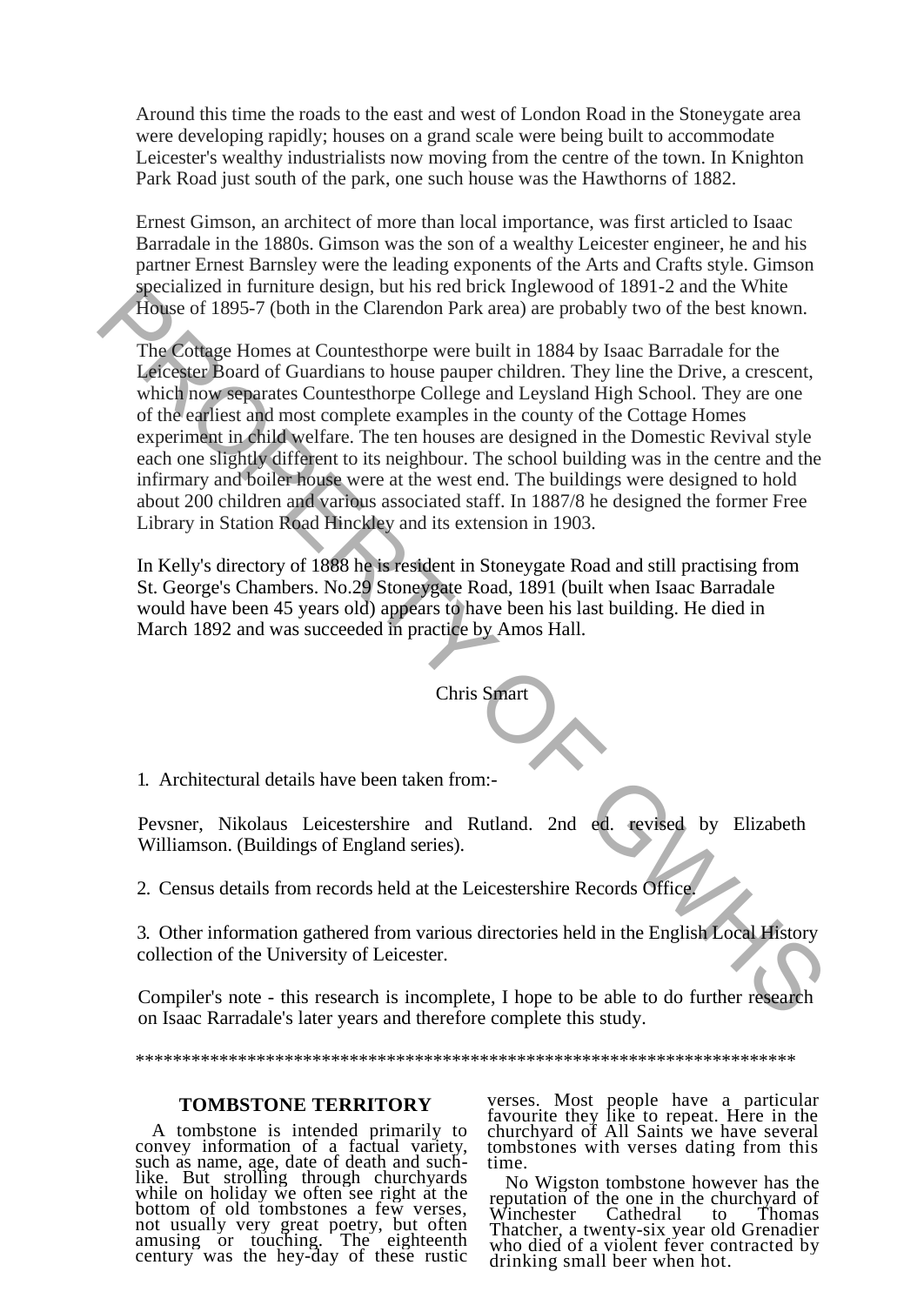"Here sleeps in peace a Hampshire Grenadier Who caught his death by drinking cold small beer.

Soldiers be wise from his untimely fall And when ye're hot drink strong or none at all."

Some tombstone verses speak in the name of the deceased and may even carry on a bit of back-chat with the Almighty:

"Here lie I, Martin Elginbrod ;

Have mercy on my soul, Lord God As I would do were I Lord God And Ye were Martin Elginbrod." That is a Scottish one as the style rather implies. Some verses choose to warn the reader to be wiser than the dead man:

"Under this stone a lump of Clay Lies Uncle Peter Daniels Who too early in the month of May Took off his winter flannels."

Some astute person even discovered that tombstones could be used for surreptitious advertising.

"Beneath this stone in hopes of Zion Doth lie the Landlord of the Lion His son keeps on the business still Resigned unto the Heavenly Will."

Our Wigston tombstones have nothing as good as this, but they are worth looking at just the same. A favourite verse seems to have been :

"Farewell my wife and children dear I am not dead but sleeping here My Debt is paid, my grave you see Wait but awhile, you'll follow me."

It appears amongst others on the tombstone of our curate's namesake, John Green, who died in 1752. The words, "wait but awhile", were likely to be only too literally true; the incidence of plague, sickness and sudden death in eighteenth century Wigston was very high. A random sample of twelve tombstones of this century gives an average life expectancy of thirty-seven years. Even this is much higher than the average, because the And Ye were Martin Elginbod.<br>
And Ye were Martin Elginbod.<br>
Was included a weer a the system can be seen to see that the system in the system of the system in the system in the system in the system in the system in the sy

people who could afford to pay for tombstones were not the poor. The life of the poor tended to be short due to (he poor housing, overcrowding and overcrowding insanitary conditions of living; but the infant and child mortality depressingly high among all Classes of Society. The tombstones reflect the The tombstones reflect the period's attitude, which was a mixture of pious resignation and I a feeling that the child has saved himself a deal of trouble by dying young The tomb of little William Cuthbert, aged seven years, reflects this :

" . . . Then happy he who infant breath resign And spotless seeks the realms of Paradise".

Sickness was not, however, the only cause of death and sometimes we are told of other direct causes as on the tombstone of John Tailby dated I782:-

"Tho' sudden death his life did end By a tremendous fall We hope his soul thru' t Christ is blest Who dy'd to save us all".

But sometimes a few did grow old and die a natural death and this, loo, we find reflected in the tomb of Joseph and Ann hand who both died in 1731 aged respectively seventy-six and seventy five. They seem, from these verses, to have been very happy in their married life.

"Reader beneath these Moulds does lie A pair as Happy as cou'd die ; Who jointly did this Instance give A pair as Loving as cou'd live".

On the whole the attitude towards death is *a* healthv one during the eighteenth century as seen in these verses. As the nineteenth century drawl nearer they become more self-consciously religious in tone. By 1704 we find on the tomb of Thomas Branson aged 2!) :—

"Farewell ye baubles here below Ye airy toys from hence adue To a dear Saviour now I go And bid a long farewell to you".

They also tend to become more morbid and were gradually abandoned in favour of Biblical text during the Victorian era. Nor in the eighteenth century were those verses often sentimental, as modern ones in the 'In Memoriam' columns of the local papers often are. These latter are in some ways a descendant of the tombstone verses but far more stereotyped and sugarily sentimental with a much less individual flavour. Verses on modern tombstones are unusual but there is an attractive suggestion for one by the transatlantic rhymester, Ogden Nash, which might provide an appropriate "epilogue" in the holiday season :-

"Beneath this stone John Brown is stowed. He watched the ads And not the road".